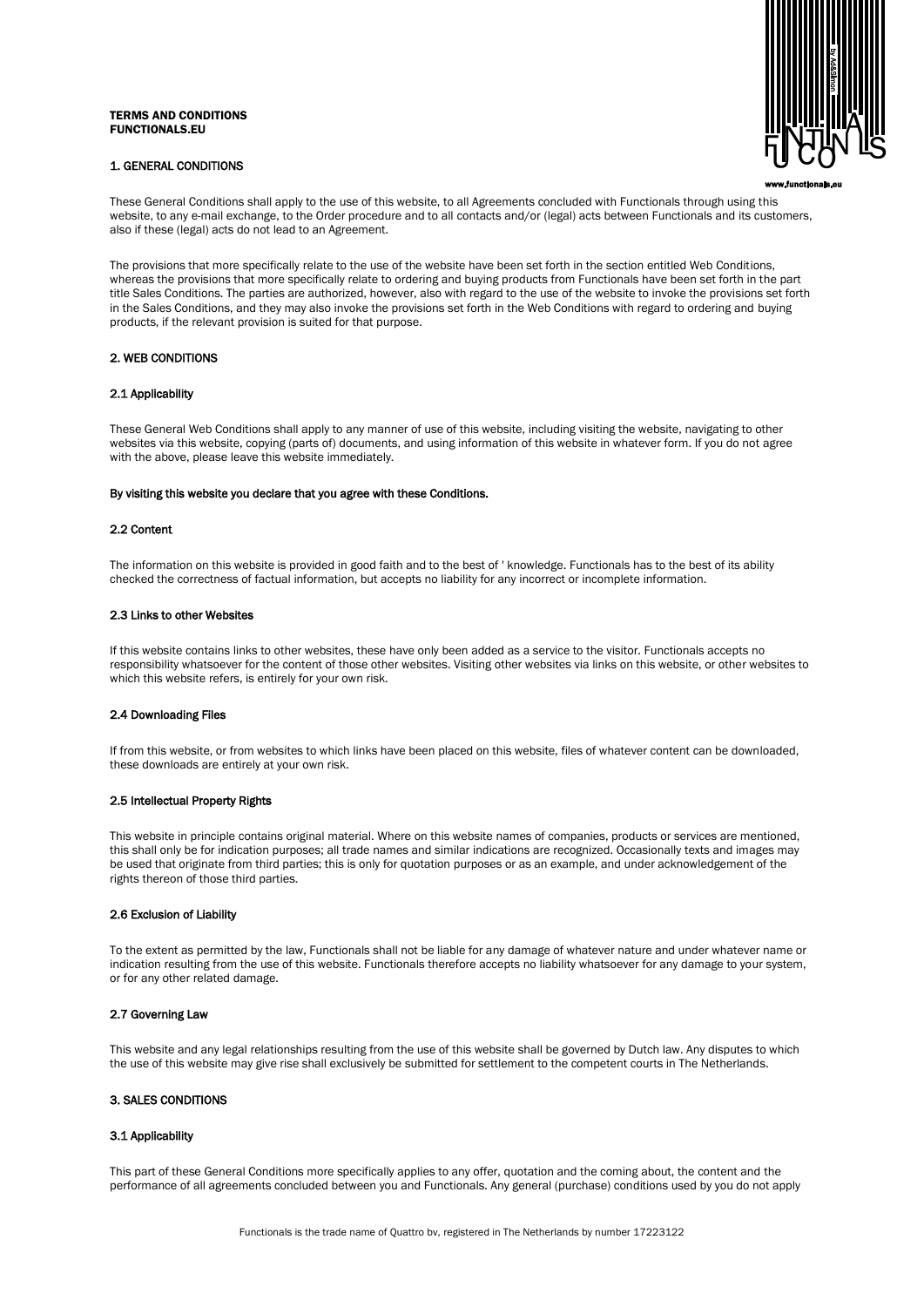

to those agreements, unless expressly agreed otherwise in writing. If one or more provisions of these General Conditions at any time is null and void or is nullified in full or in part, the other provisions of these General Conditions shall continue to apply in full. Functionals shall as then enter into consultations with you to agree upon the substitution of the void or nullified new provisions, in which the aim and the scope of the original provisions will be observed as much as possible. If any situation occurs between the parties that have not been described in these General Conditions, that situation will have to be assessed in accordance with the spirit of these General Conditions.

# 3.2 Offers and Quotations

All offers made on this website, including the prices and delivery periods, are without engagement. Functionals has the right to change the prices of products mentioned on the website at any time and for any reason. In case of price increases, already concluded agreements will be carried out against the price that applied at the moment that Functionals accepted the order. Furthermore an offer will expire if the product to which the offer relates in the meantime is no longer available, and if Functionals changes the content of this website. Moreover, Functionals at all times reserves the right to refuse or cancel orders at its sole discretion.

# 3.3 Coming About of Agreements

The products offered on the website with the associated prices are to be qualified as offers without engagement, which can be accepted by you by following and completing the entire Order procedure. The agreement shall subsequently only come about if Functionals has accepted the order placed by you per e-mail.

# 3.4 Price / Shipment Costs

The prices of all products that can be ordered via the website are inclusive taxes and exclusive of shipment costs.

# 3.5 Payment

You are held to pay the price to Functionals in advance.

You may pay the amounts due in three ways:

- a. by means of electronic banking solutions (PayPal, iDEAL);
- b. by means of payment in advance per bank transfer;
- c. by means of a credit card (MasterCard, Visa, American Express)

#### 3.6 Delivery

The delivery times stated by Functionals are indicative. Excess of any delivery deadline will not entitle you to claim damages. The products shall be delivered at the address indicated by you, however on the ground floor (no inside delivery), but not until Functionals has received your payment. With due observance of that which has been provided otherwise in these General Conditions, Functionals shall carry out accepted orders as soon as possible, but at least within 30 days. If the delivery is delayed either because of products being (temporarily) out of stock or for other reasons, or if an order cannot be carried out in full or at all, you will be notified thereof at the latest one month after you have placed the order. In that case you will have the right to dissolve the agreement without costs. Functionals is not liable for any loss or damage of whatever nature caused by non-delivery or delivery later than indicated by **Functionals.** 

## 3.7 Transfer of Risk

The risk of the products will transfer to you at the moment that the products have actually been offered to you by the carrier. If products are not accepted when the carrier offers them, Functionals shall have the right to dissolve the agreement. Then you will owe Functionals the shipment costs.

# 3.8 Return of Products

You are held to (have others) inspect the products closely immediately after receipt. If you do not wish to accept a product for whatever reason, you have the right to return the product to Functionals within fifteen (15) working days after receipt. Return shipments willl be accepted if the products are undamaged and in their original packaging. You will assume the costs for return shipments. You are responsible for the manner of shipping and for the risk of the parcel or package-and you herewith accept that responsibility and risk-until Functionals has received and accepted the returned products. You are liable for any damage to the packaging or to the products caused during the return. You must adequately stamp the returned products. Functionals will not accept inadequately stamped packages. You are also obliged to comply with any other return conditions set by Functionals. If you fail to meet those conditions, you will continue to be the owner of the relevant product and the purchase amount will not be paid back to you.